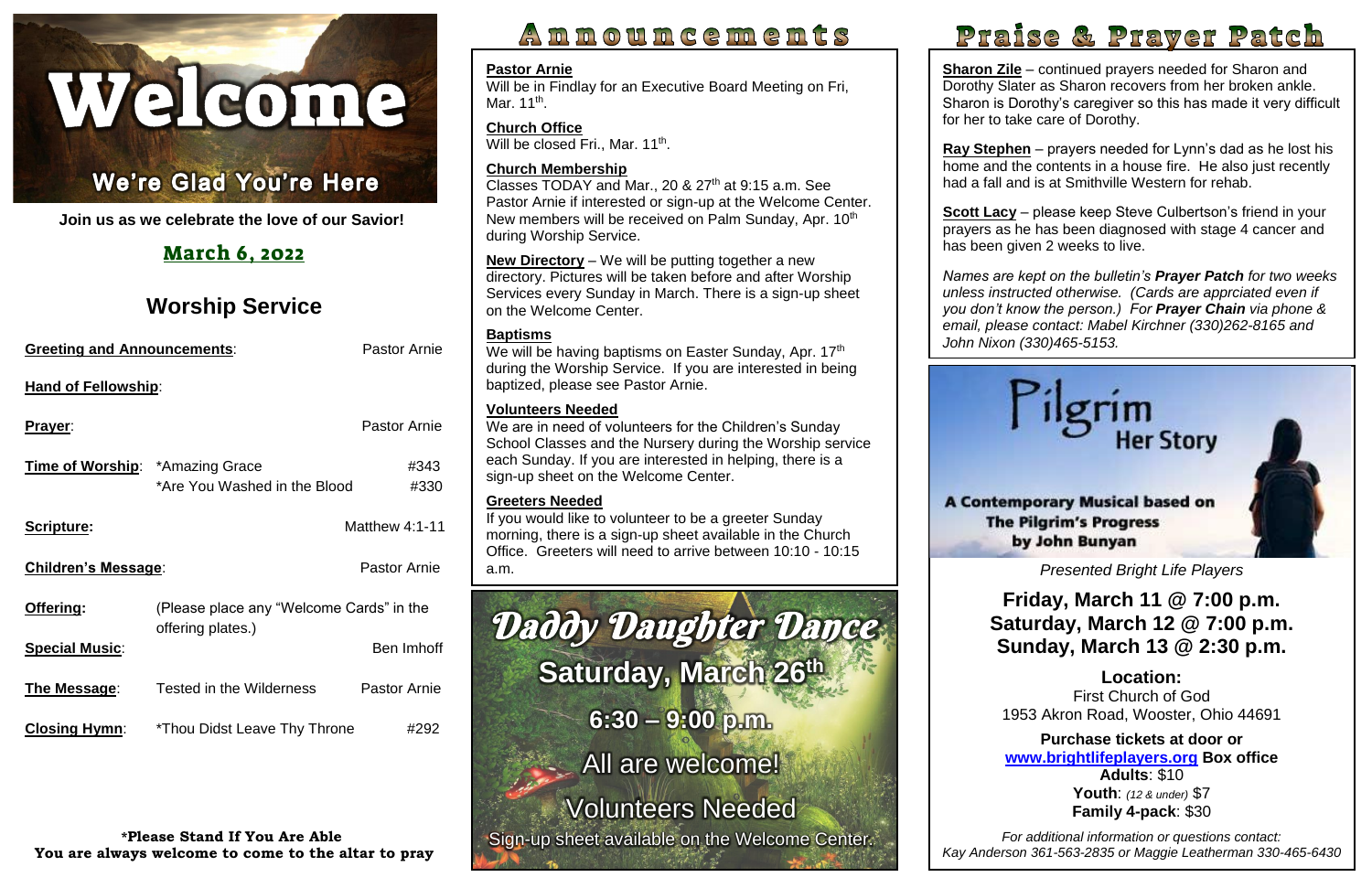# Scripture

#### **Matthew 4:1-11 NIV <sup>1</sup>** Then Jesus was led by the Spirit into the wilderness to be tempted by the devil. **<sup>2</sup>** After fasting forty days and forty nights, he was hungry. **<sup>3</sup>** The tempter came to him and said, "If you are the Son of God, tell these stones to become bread." **<sup>4</sup>** Jesus answered, "It is written: 'Man shall not live on bread alone, but on every word that comes from the mouth of God.'" **<sup>5</sup>** Then the devil took him to the holy city and had him stand on the highest point of the temple. **<sup>6</sup>** "If you are the Son of God," he said, "throw yourself down. For it is written: "'He will command his angels concerning you, and they will lift you up in their hands, that you will not strike your foot against a stone.'" **<sup>7</sup>** Jesus answered him, "It is also written: 'Do not put the Lord your God to the test.'" **<sup>8</sup>** Again, the devil took him to a very high mountain and showed him all the kingdoms of the world and their splendor. **<sup>9</sup>** "All this I will give you," he said, "if you will bow down and worship me." **<sup>10</sup>** Jesus said to him, "Away from me, Satan! For it is written: 'Worship the Lord your God, and serve him only.'" **<sup>11</sup>** Then the devil left him, and angels came and attended him.

**123** Offering Last Sunday **\$2,940.00 First Church**<br>**of God** 

## Sermon Notes

**I. When Tested in the Wilderness; Let** 

**the Lord \_\_\_\_\_\_\_\_\_\_\_\_ Us**

**II. When Tested in the Wilderness;** 

**prepare Our First \_\_\_\_\_\_\_\_\_\_\_\_\_\_\_**

**III. When Tested in the Wilderness; God** 

**Will \_\_\_\_\_\_\_\_\_\_\_ Us What We** 

**\_\_\_\_\_\_\_\_\_\_\_\_\_**

# Week at a Glance

| <b>TODAY:</b>          | 8:00a.m.                    | <b>Bible Study</b>         |
|------------------------|-----------------------------|----------------------------|
|                        | $9:15$ a.m.                 | <b>Sunday School</b>       |
|                        | $9:45$ a.m.                 | Fellowship                 |
|                        | 10:30 a.m.                  | Worship                    |
| TUES 8th:              | 4:30 p.m.                   | <b>TOPS</b>                |
| WED 9th:               | $9:15$ a.m.                 | <b>Women's Bible Study</b> |
| <b>THUR 10th:</b>      | 8:30a.m.                    | <b>Line Dancing Class</b>  |
|                        | 10:30 a.m.                  | Al-Anon                    |
| FRI 11 <sup>th</sup> : | <b>Church Office Closed</b> |                            |
|                        | 7:00 p.m.                   | Pilgrim                    |
| <b>SAT 12th</b>        | 7:00 p.m.                   | Pilgrim                    |

# Attendance Last Sunday

# Ministerial Staff

**Senior Pastor: Arnie Kaufman** Home Phone: (330) 264-6388

E-mail: [pastor@woosterfirst.cggc.org](mailto:pastor@woosterfirst.cggc.org) Office Hours: 9:00 a.m. – 1:00 p.m., Monday - Friday

#### **Secretary: Amanda McVay-White**

Church Phone: (330) 262-3691 E-Mail: info@woosterfirst.cggc.org Office Hours: 7:30 a.m. – 12:30 p.m., Monday - Thursday **Contact Us At …** 1953 Akron Road Wooster, OH 44691 Web: [www.woosterfirst.cggc.org](http://www.woosterfirst.cggc.org/) E-mail: info@woosterfirst.cggc.org Phone: (330) 262-3691 Facebook: First Church of God



#### **Service Cancellation**

- Will be announced over the WQKT radio station
- Outgoing answering machine message to inform of cancellation
- Announcement on the Church's Web Page
- Announcement on the Church's Facebook Page



# Tested in the Wilderness

YouTube QR Code